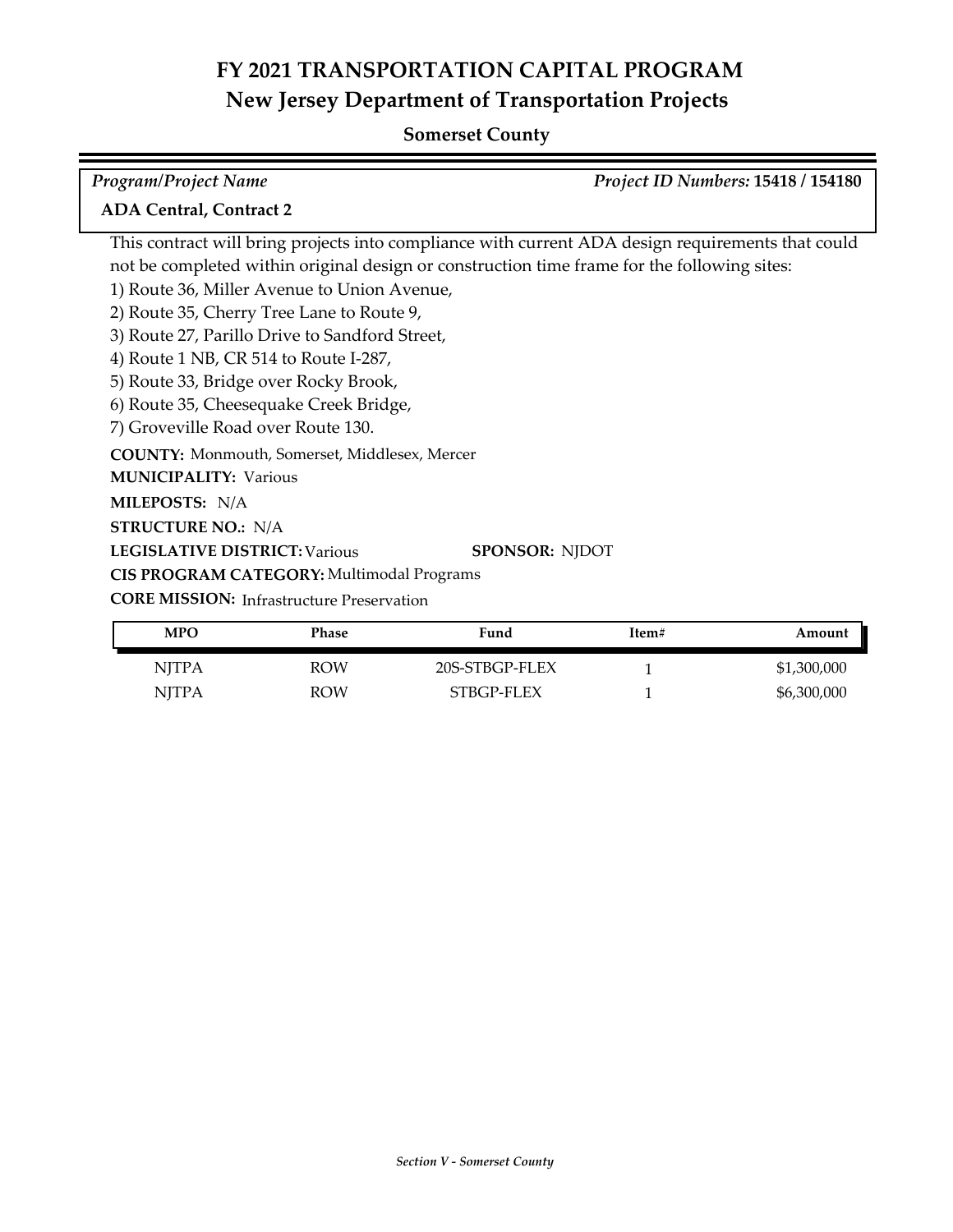## **Somerset County**

| <b>Program/Project Name</b>                                                                       |                                                       | Project ID Numbers: 15419 / 154190 |  |  |
|---------------------------------------------------------------------------------------------------|-------------------------------------------------------|------------------------------------|--|--|
| <b>ADA Central, Contract 3</b>                                                                    |                                                       |                                    |  |  |
| This contract will bring projects into compliance with current ADA design requirements that could |                                                       |                                    |  |  |
| not be completed within original design or construction time frame for the following sites:       |                                                       |                                    |  |  |
| 1) Route 28, Branch of Green Brook to Hamilton Avenue,                                            |                                                       |                                    |  |  |
| 2) Route 1, College Road to NJ 91 Connector Ramp,                                                 |                                                       |                                    |  |  |
| 3) Route 206, Bridge Point Road to Doctor's Way,                                                  |                                                       |                                    |  |  |
| 4) Route 31, Bridge over Shabbbecong Creek,                                                       |                                                       |                                    |  |  |
| 5) Route I-78, Ramp C over Beaver Brook.                                                          |                                                       |                                    |  |  |
|                                                                                                   | <b>COUNTY:</b> Somerset, Middlesex, Hunterdon, Warren |                                    |  |  |
| <b>MUNICIPALITY: Various</b>                                                                      |                                                       |                                    |  |  |
| MILEPOSTS: N/A                                                                                    |                                                       |                                    |  |  |
| <b>STRUCTURE NO.: N/A</b>                                                                         |                                                       |                                    |  |  |
| <b>LEGISLATIVE DISTRICT: Various</b><br><b>SPONSOR: NJDOT</b>                                     |                                                       |                                    |  |  |
| <b>CIS PROGRAM CATEGORY: Multimodal Programs</b>                                                  |                                                       |                                    |  |  |
| <b>CORE MISSION:</b> Infrastructure Preservation                                                  |                                                       |                                    |  |  |
| <b>MPO</b><br>Phase                                                                               | Fund                                                  | Item#<br>Amount                    |  |  |

| .<br>. . | ROM | ገበር | - | იიი<br>" |
|----------|-----|-----|---|----------|

*Program/Project Name Project ID Numbers:* **N1407**

### **County Bridge K0607, New Brunswick Road over Al's Brook**

Somerset County Bridge No. K0607, New Brunswick Road over Al's Brook in Franklin Township is a structurally deficient structure with an overall condition of the structure is serious "due to the deformation and bucking of the aluminum structure plate arch sections." The project has graduated from the NJTPA's Local Concept Development phase with a preliminary preferred alternative of replacing the structure on-line, accelerated construction.

### **COUNTY:** Somerset

**MUNICIPALITY: Franklin Twp** 

**MILEPOSTS:** 3.50 - 3.60

**STRUCTURE NO.:** 18K0607

**LEGISLATIVE DISTRICT:** 17

**CIS PROGRAM CATEGORY:** Local System Support

**CORE MISSION: Infrastructure Preservation** 

| <b>MPO</b> | Phase | Fund         | Item# | Amount      |
|------------|-------|--------------|-------|-------------|
| NITPA      | CON   | STBGP-NY/NWK | 55    | \$2,500,000 |

**SPONSOR:** Somerset County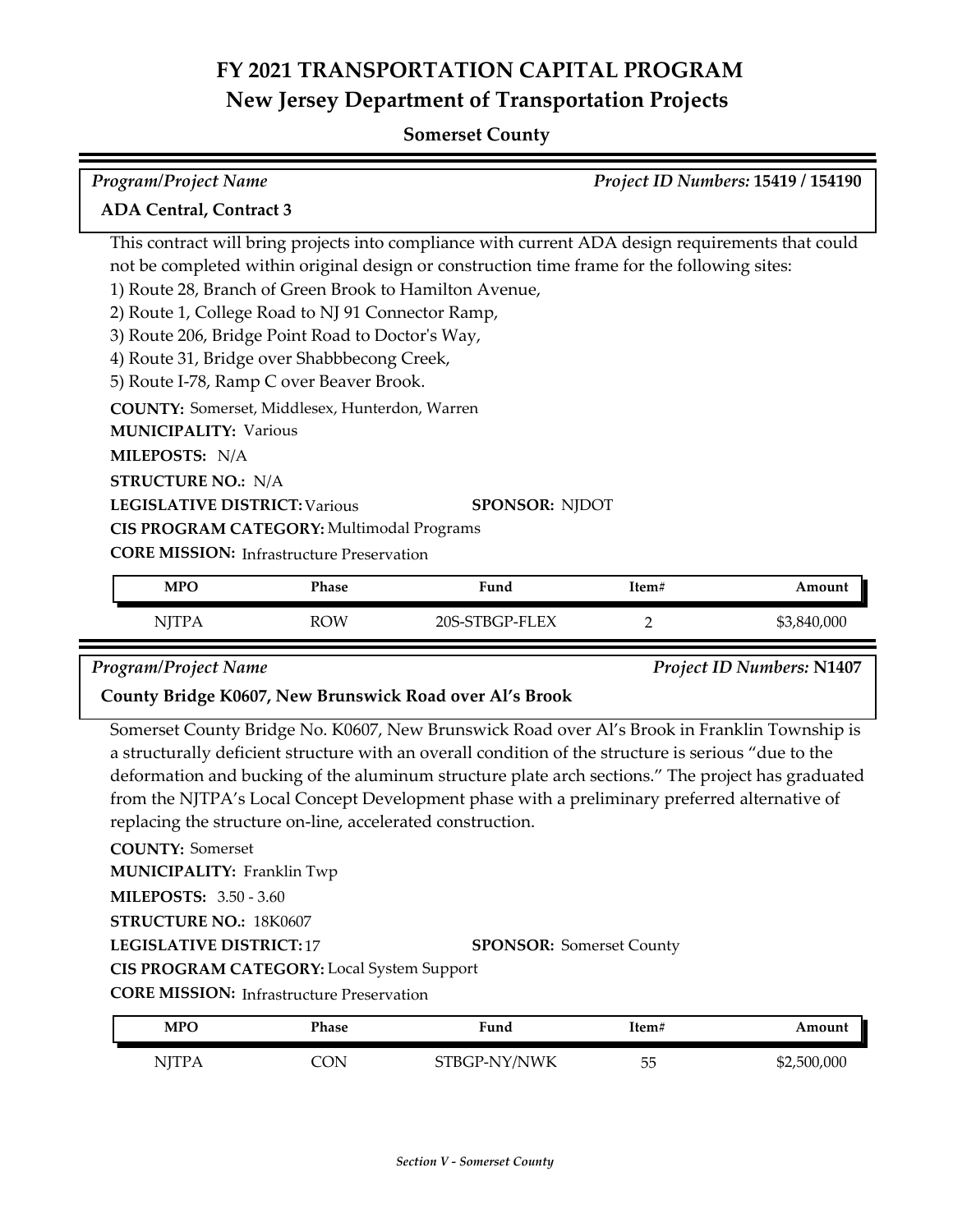## **Somerset County**

| <b>Program/Project Name</b><br><b>Project ID Numbers: 15322 / 153220</b>                                                                                                                                                                                                                                                                                                                                                                                                                                                                                                                                                                                                                                                                                                                                                                                      |             |  |  |  |
|---------------------------------------------------------------------------------------------------------------------------------------------------------------------------------------------------------------------------------------------------------------------------------------------------------------------------------------------------------------------------------------------------------------------------------------------------------------------------------------------------------------------------------------------------------------------------------------------------------------------------------------------------------------------------------------------------------------------------------------------------------------------------------------------------------------------------------------------------------------|-------------|--|--|--|
| Delaware & Raritan Canal Bridges                                                                                                                                                                                                                                                                                                                                                                                                                                                                                                                                                                                                                                                                                                                                                                                                                              |             |  |  |  |
| Initiated by the Bridge Management System, this program provides funding for improvements to<br>structures along the Delaware and Raritan (D&R) Canal. Locations include, but are not limited to:<br>Carnegie Road, Bridge over D&R Feeder Canal; County Route (CR) 571 (Washington Road), Bridge<br>over D&R Canal; Landing Lane (CR 609), Bridge over D&R Canal, Route 206, Bridge over D&R<br>Feeder Canal; Hermitage Avenue, Bridge over D&R Feeder Canal; River Drive, Bridge over D&R<br>Feeder Canal; Bridge over D&R Canal at Lock No. 3; Coryell Street, Bridge over D&R Feeder Canal;<br>CR 533 (Quaker Road), Bridge over D&R Canal; Manville Causeway (CR 623), Bridge over D&R<br>Canal; Griggstown Causeway (CR 632), Bridge over D&R Canal; CR 527 (Main Street), Bridge over<br>D&R Canal; and Chapel Drive at CR 623, Bridge over D&R Canal. |             |  |  |  |
| COUNTY: Mercer, Hunterdon, Middlesex, Somerset                                                                                                                                                                                                                                                                                                                                                                                                                                                                                                                                                                                                                                                                                                                                                                                                                |             |  |  |  |
| <b>MUNICIPALITY: Various</b>                                                                                                                                                                                                                                                                                                                                                                                                                                                                                                                                                                                                                                                                                                                                                                                                                                  |             |  |  |  |
| MILEPOSTS: N/A<br><b>STRUCTURE NO.: Various</b>                                                                                                                                                                                                                                                                                                                                                                                                                                                                                                                                                                                                                                                                                                                                                                                                               |             |  |  |  |
| <b>SPONSOR: NJDOT</b><br>LEGISLATIVE DISTRICT: 15, 16, 17                                                                                                                                                                                                                                                                                                                                                                                                                                                                                                                                                                                                                                                                                                                                                                                                     |             |  |  |  |
| <b>CIS PROGRAM CATEGORY: Bridge Assets</b><br><b>CORE MISSION:</b> Infrastructure Preservation                                                                                                                                                                                                                                                                                                                                                                                                                                                                                                                                                                                                                                                                                                                                                                |             |  |  |  |
| <b>MPO</b><br><b>Phase</b><br>Fund<br>Item#                                                                                                                                                                                                                                                                                                                                                                                                                                                                                                                                                                                                                                                                                                                                                                                                                   | Amount      |  |  |  |
| Statewide<br><b>ERC</b><br>STBGP-FLEX<br>61                                                                                                                                                                                                                                                                                                                                                                                                                                                                                                                                                                                                                                                                                                                                                                                                                   | \$5,000,000 |  |  |  |

*Program/Project Name Project ID Numbers:* **14416 / 144160**

### **Hamilton Road, Bridge over Conrail RR**

Initiated by the Bridge Management System, this project will replace the orphan bridge, built in 1918. Pavement work will be included to mill and resurface the immediate approaches, and to tie in with the new bridge's approach slabs. Minor widening will be required to transition from the existing roadway cross-section to the new bridge's cross-section. The existing height will be increased, in order to clear the CSXT railroad right-of-way, and will meet NJDOT minimum vertical under clearance. A sidewalk will be provided on the North side of the bridge.

**COUNTY:** Somerset **LEGISLATIVE DISTRICT:** 16 **MILEPOSTS:** 0.97 **STRUCTURE NO.:** 1850166 **MUNICIPALITY: Hillsborough Twp** 

**SPONSOR:** NJDOT

**CIS PROGRAM CATEGORY:** Bridge Assets

**CORE MISSION:** Infrastructure Preservation

| MPO          | Phase | Fund          | ltem# | Amount      |
|--------------|-------|---------------|-------|-------------|
| <b>NJTPA</b> | DES   | STBGP-OS-BRDG | 69    | \$2,100,000 |

*Section V - Somerset County*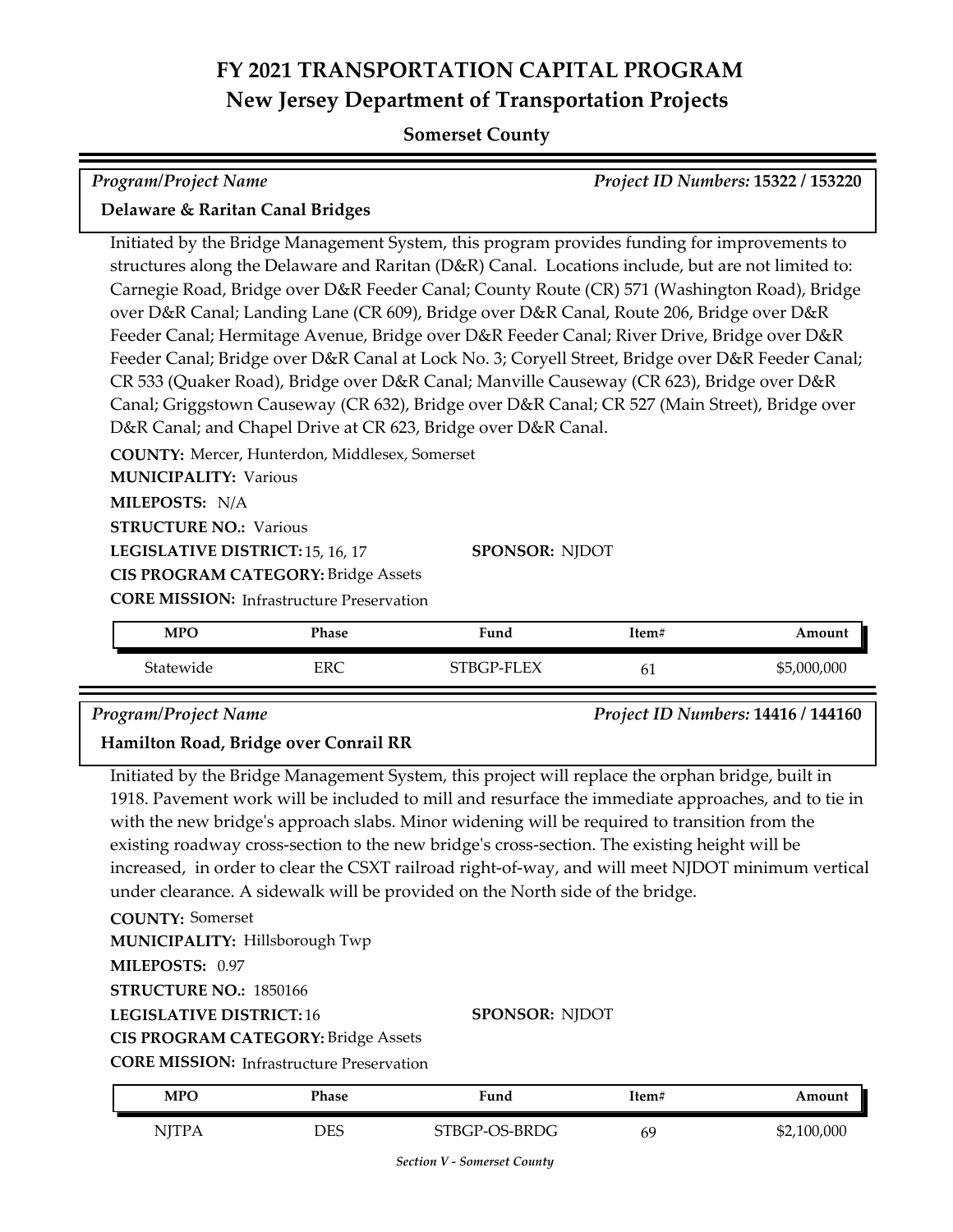## **Somerset County**

| <b>Program/Project Name</b><br>Project ID Numbers: 14415 / 144150                                   |                                                     |                                                                                                   |       |                                     |  |  |
|-----------------------------------------------------------------------------------------------------|-----------------------------------------------------|---------------------------------------------------------------------------------------------------|-------|-------------------------------------|--|--|
| Route 202, Bridge over North Branch of Raritan River                                                |                                                     |                                                                                                   |       |                                     |  |  |
| Initiated by the Bridge Management System, this project will replace the structurally deficient and |                                                     |                                                                                                   |       |                                     |  |  |
|                                                                                                     | functionally obsolete bridge, built in 1922.        |                                                                                                   |       |                                     |  |  |
|                                                                                                     | <b>COUNTY: Somerset</b>                             |                                                                                                   |       |                                     |  |  |
|                                                                                                     | MUNICIPALITY: Bedminister Twp, Far Hills Boro       |                                                                                                   |       |                                     |  |  |
| MILEPOSTS: 32.35-32.65                                                                              |                                                     |                                                                                                   |       |                                     |  |  |
| STRUCTURE NO.: 1809150                                                                              |                                                     |                                                                                                   |       |                                     |  |  |
| <b>LEGISLATIVE DISTRICT:23</b>                                                                      |                                                     | <b>SPONSOR: NJDOT</b>                                                                             |       |                                     |  |  |
|                                                                                                     | <b>CIS PROGRAM CATEGORY: Bridge Assets</b>          |                                                                                                   |       |                                     |  |  |
|                                                                                                     | <b>CORE MISSION:</b> Infrastructure Preservation    |                                                                                                   |       |                                     |  |  |
| <b>MPO</b>                                                                                          | Phase                                               | Fund                                                                                              | Item# | Amount                              |  |  |
| <b>NJTPA</b>                                                                                        | <b>DES</b>                                          | STBGP-OS-BRDG                                                                                     | 144   | \$1,500,000                         |  |  |
|                                                                                                     |                                                     |                                                                                                   |       |                                     |  |  |
| <b>Program/Project Name</b>                                                                         |                                                     |                                                                                                   |       | Project ID Numbers: 02372B / 023722 |  |  |
|                                                                                                     | Route 202, First Avenue Intersection Improvements   |                                                                                                   |       |                                     |  |  |
|                                                                                                     |                                                     | Initiated by the Project Development Work Program, this project, a breakout from DBNUM 02372,     |       |                                     |  |  |
|                                                                                                     |                                                     | will provide improvements to the existing intersection, enhance the operational capabilities, and |       |                                     |  |  |
| reduce the chronic congestion.                                                                      |                                                     |                                                                                                   |       |                                     |  |  |
| <b>COUNTY: Somerset</b>                                                                             |                                                     |                                                                                                   |       |                                     |  |  |
| <b>MUNICIPALITY: Raritan Boro</b>                                                                   |                                                     |                                                                                                   |       |                                     |  |  |
| MILEPOSTS: 23.90                                                                                    |                                                     |                                                                                                   |       |                                     |  |  |
| <b>STRUCTURE NO.: N/A</b>                                                                           |                                                     |                                                                                                   |       |                                     |  |  |
| <b>LEGISLATIVE DISTRICT:23</b>                                                                      |                                                     | <b>SPONSOR: NJDOT</b>                                                                             |       |                                     |  |  |
|                                                                                                     | <b>CIS PROGRAM CATEGORY: Congestion Relief</b>      |                                                                                                   |       |                                     |  |  |
|                                                                                                     | <b>CORE MISSION:</b> Mobility and Congestion Relief |                                                                                                   |       |                                     |  |  |
| <b>MPO</b>                                                                                          | Phase                                               | Fund                                                                                              | Item# | Amount                              |  |  |